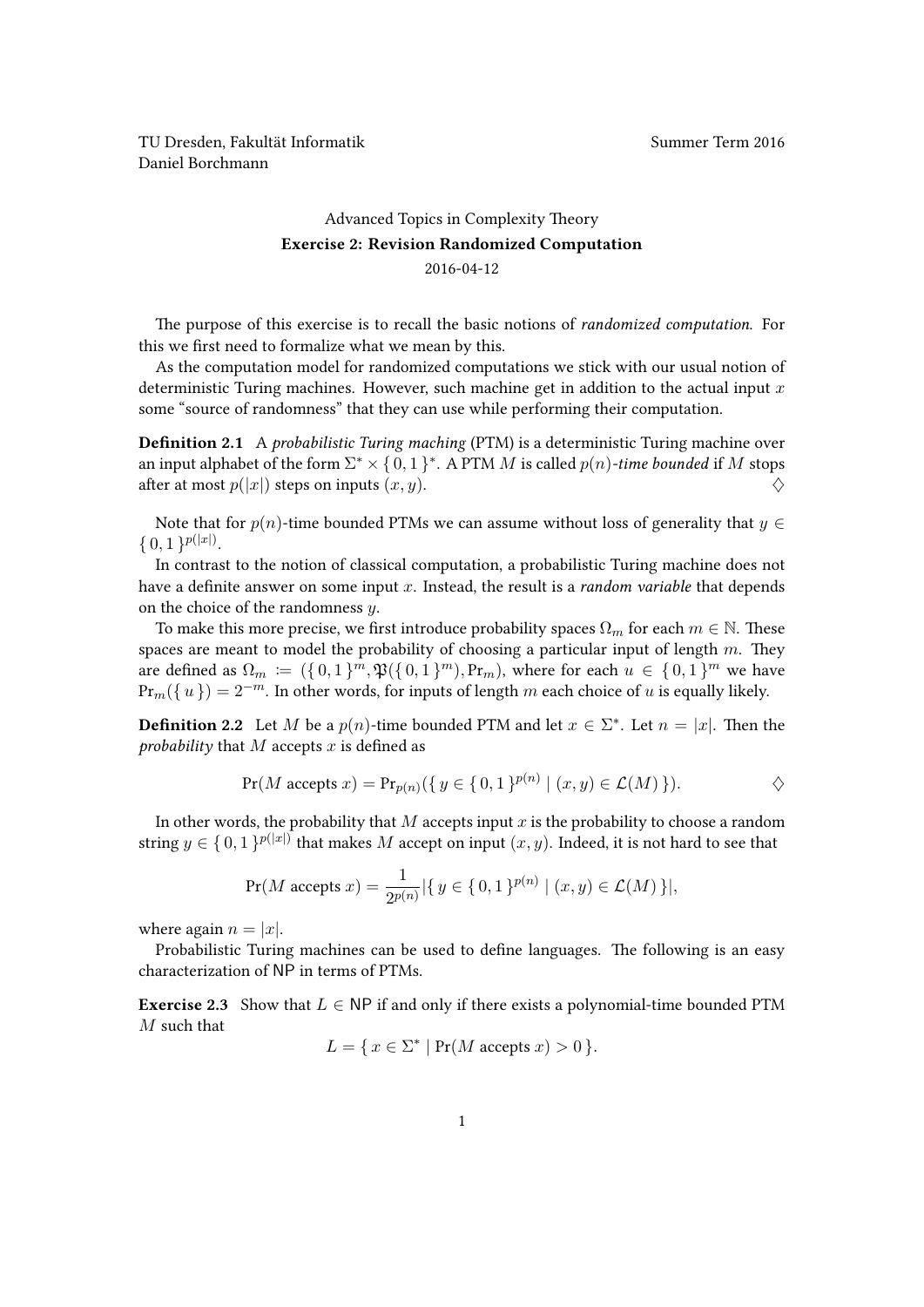Solution Let  $L \in \text{NP}$ . Then there exists a deterministic polynomial-time Turing machine M and some polynomial  $p(n)$  such that

$$
L = \{ x \in \Sigma^* \mid \exists y \colon |y| \le |p(|x|)| \land M \text{ accepts } (x, y) \}.
$$

Wlog assume that M runs in time  $p(n)$  where n is the length of the first component. Then M is a PTM over  $\Sigma^*$  such that

$$
L = \{ x \in \Sigma^* \mid Pr_{p(|x|)}((x, y) \in \mathcal{L}(M)) > 0 \}
$$
  
=  $\{ x \in \Sigma^* \mid Pr(M \text{ accepts } x) > 0 \}.$ 

Conversely, let  $L = \{x \in \Sigma^* \mid Pr(M \text{ accepts } x) > 0\}$  for some polynomial-time bounded PTM  $M$ . Then for some polynomial  $p$  we have

$$
L = \{ x \in \Sigma^* \mid Pr_{p(|x|)}((x, y) \in \mathcal{L}(M)) > 0 \}.
$$

This means that

$$
L = \{ x \in \Sigma^* \mid \exists y. |y| \le |p(|x|)| \land (x, y) \in \mathcal{L}(M) \}
$$

and thus  $L \in \mathsf{NP}$ .

Thus, we can see NP as the class of all languages for which a randomized algorithm can guess the right answer. However, for a "good" randomized algorithm, this is not sufficient. Instead, one wants that the majority of guess are good. This leads to the definition of several complexity classes based on randomized computation.

Definition 2.4 We define the class PP (for probabilistic polynomial time) as the class of all languages  $L$  for which a polynomial-time PTM  $M$  exists such that

$$
L = \{ x \in \Sigma^* \mid \Pr(M \text{ accepts } x) > 1/2 \}.
$$

Furthermore, the class BPP (for bounded-error probabilistic polynomial time) is the class of all languages  $L$  such that there exists a polynomial-time PTM  $M$  such that

$$
x \in L \implies \Pr(M \text{ accepts } x) \ge 2/3
$$
  

$$
x \notin L \implies \Pr(M \text{ accepts } x) \le 1/3.
$$

Finally, the class RP (for randomized polynomial time) is the class of all languages L such that there exists a polynomial-time PTM M such that

$$
x \in L \implies \Pr(M \text{ accepts } x) \ge 2/3
$$
  

$$
x \notin L \implies \Pr(M \text{ accepts } x) = 0.
$$

In other words, the class PP consists of all languages for which a probabilistic algorithm exists that guesses more often right than wrong. A language is in BPP if a probabilistic algorithm exists that always guesses right with a distinguished majority. A language is in RP if a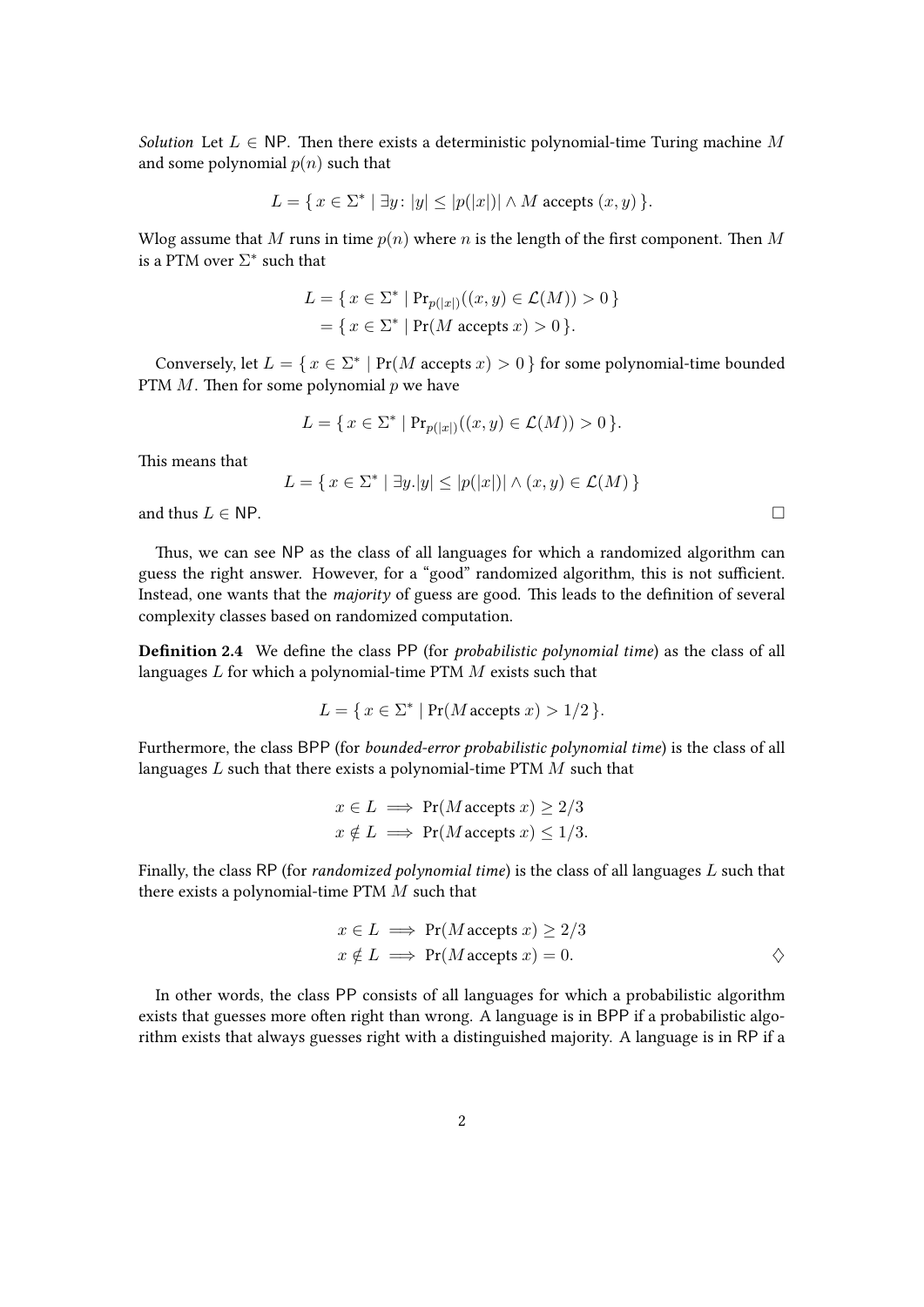probabilistic algorithm can guess right in the majority of cases for a valid input, and rejects all invalid inputs.

Let M be a polynomial-time PTM. Let us call an element  $x \in \Sigma^*$  a *false positive* (of M with respect to L) if  $x \notin L$ , but Pr(M accepts  $x$ ) > 0, and let us call x a false negative if  $x \in L$  but  $Pr(M \text{ accepts } x) < 1$ . The probabilities in those two cases are called the *error probabilities* of  $\hat{x}$ .

We can characterize languages in NP, PP, BPP, and RP in terms of error probabilities as follows:

- $L \in BPP$  if and only if there exists a polynomial-time PTM where both error probabilities are at most  $1/3$ .
- $L \in \text{PP}$  if and only if there exists a polynomial-time PTM where both error probabilities are at most  $1/2$ .
- $L \in \mathsf{RP}$  if and only if there exists a polynomial-time PTM without false positives, and the error probability for false negatives is bounded by 1/3.
- $L \in \text{NP}$  if and only if there exists a polynomial-time PTM without false positives, but the error probability for false negatives is arbitrarily large.

**Exercise 2.5** Show BPP =  $coBPP$ .

Solution Just exchange accepting and rejecting states.

One could ask whether the choice of  $\frac{1}{3}$  is special in the definition of BPP. Indeed, it turns out that there is nothing special about it, apart from  $0 < \frac{1}{3} < \frac{1}{2}$  $rac{1}{2}$ .

**Theorem 2.6** Let  $0 < \varepsilon < \frac{1}{2}$  and let  $L \subseteq \Sigma^*$  be such that there exists a polynomial-time PTM such that

$$
x \in L \implies \Pr(M \text{ accepts } x) \ge 1 - \varepsilon
$$
  

$$
x \notin L \implies \Pr(M \text{ accepts } x) \le \varepsilon.
$$

Then  $L \in$  BPP.

The idea behind the proof is to repeat the computation of  $M$  for  $k$  times and accept if at least half of these computation accept. Indeed, choosing  $k$  such that

$$
k > \frac{\ln 3}{2(\frac{1}{2} - \varepsilon)^2}
$$

is sufficient for this to work. Moreover, instead of choose  $k$  as a constant it is also possible to choose it depending on the length of the actual input  $x$ : as long as  $k$  is chosen such that it depends polynomially on  $|x|$ , the resulting PTM will have polynomial running time. One can also show that the error probability drops exponentially with the number of repetitions. Therefore, PTMs can have error probabilities of  $2^{-p(n)}$  for each polynomial  $p(n)$ . However, it is not possible to use this technique to obtain super-exponential error probability, as this would require a super-polynomial number of repetitions of the computation of M.